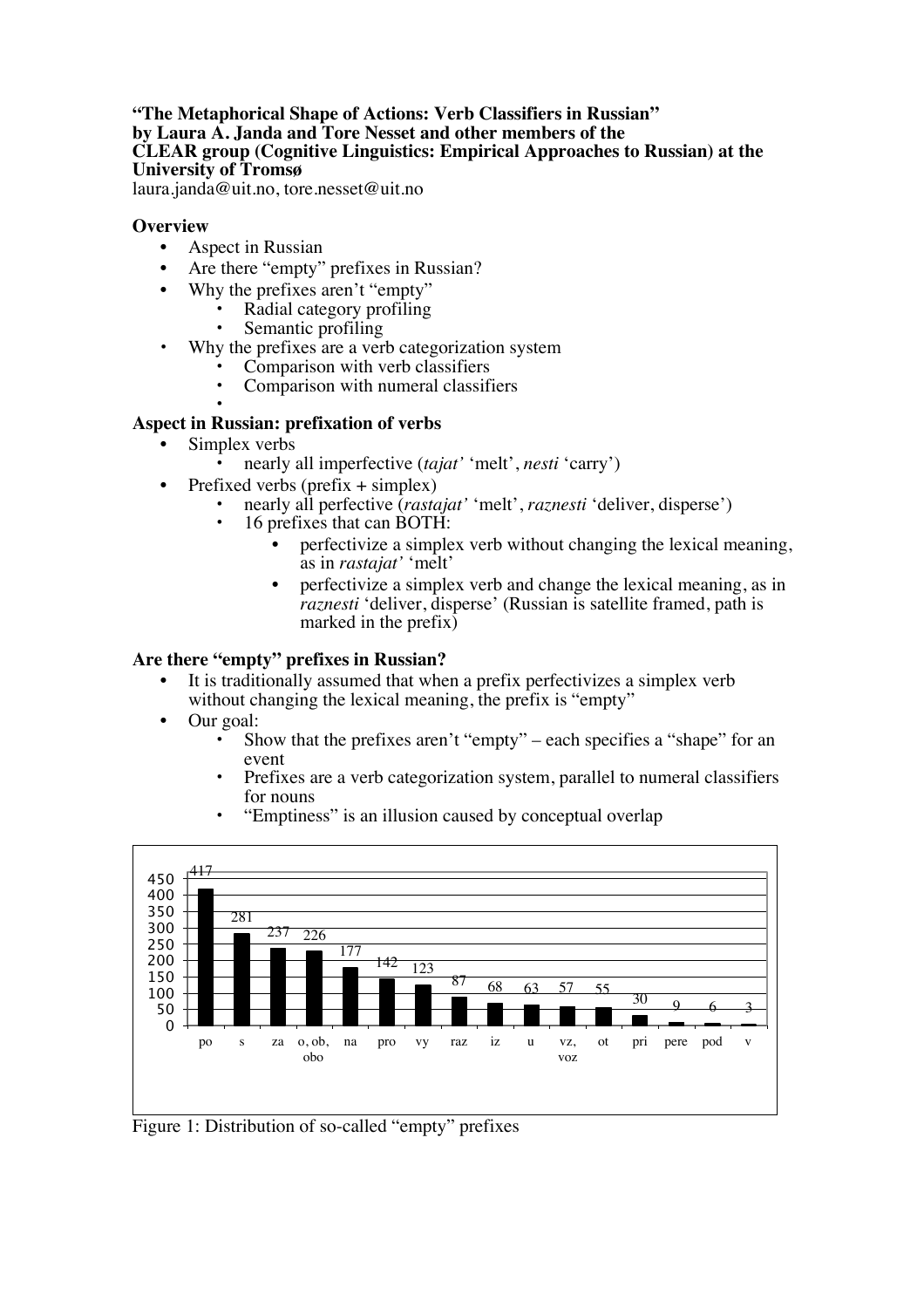## **General arguments against "empty" prefixes**

- 1. If the only purpose of prefixes is to perfectivize verbs, Russian would need only ONE prefix to mark "+ perfective"
- BUT: Russian has sixteen such prefixes
- 2. All 16 "empty" prefixes are semantic when combined with other verbs
- SO: How do the prefixes know when to turn their meanings on and off?
	- 3. WHY do native speakers agree on which "empty" prefix to use with borrowed verbs?

# **Radial category profiling**

- 11 prefixes analyzed
	- Nearly 2000 verbs (both "non-empty" and "empty" uses)
	- (Baydimirova et al. forthc., Baydimirova 2010)
- Method:
	- polysemy of each prefix established via analysis of all "non-empty" uses in verbs with frequency >100 in Russian National Corpus
	- this yields a radial category for the meanings of the prefix
	- comparison of prefix meanings with meanings of simplex verbs that use the same prefix as an "empty" prefix



Figure 2: RAZ-: Radial Category Profiling

- FINDING: The radial categories of prefixes and verbs coincide
	- 3 prefixes coincide in all meanings
	- 5 prefixes coincide in all but one meaning
	- 3 prefixes coincide in some meanings
	- In the so-called "empty" uses of prefixes, there is conceptual overlap between the meanings of the prefixes and the meanings of the verbs
- Prefixes and verbs are matched for "shape"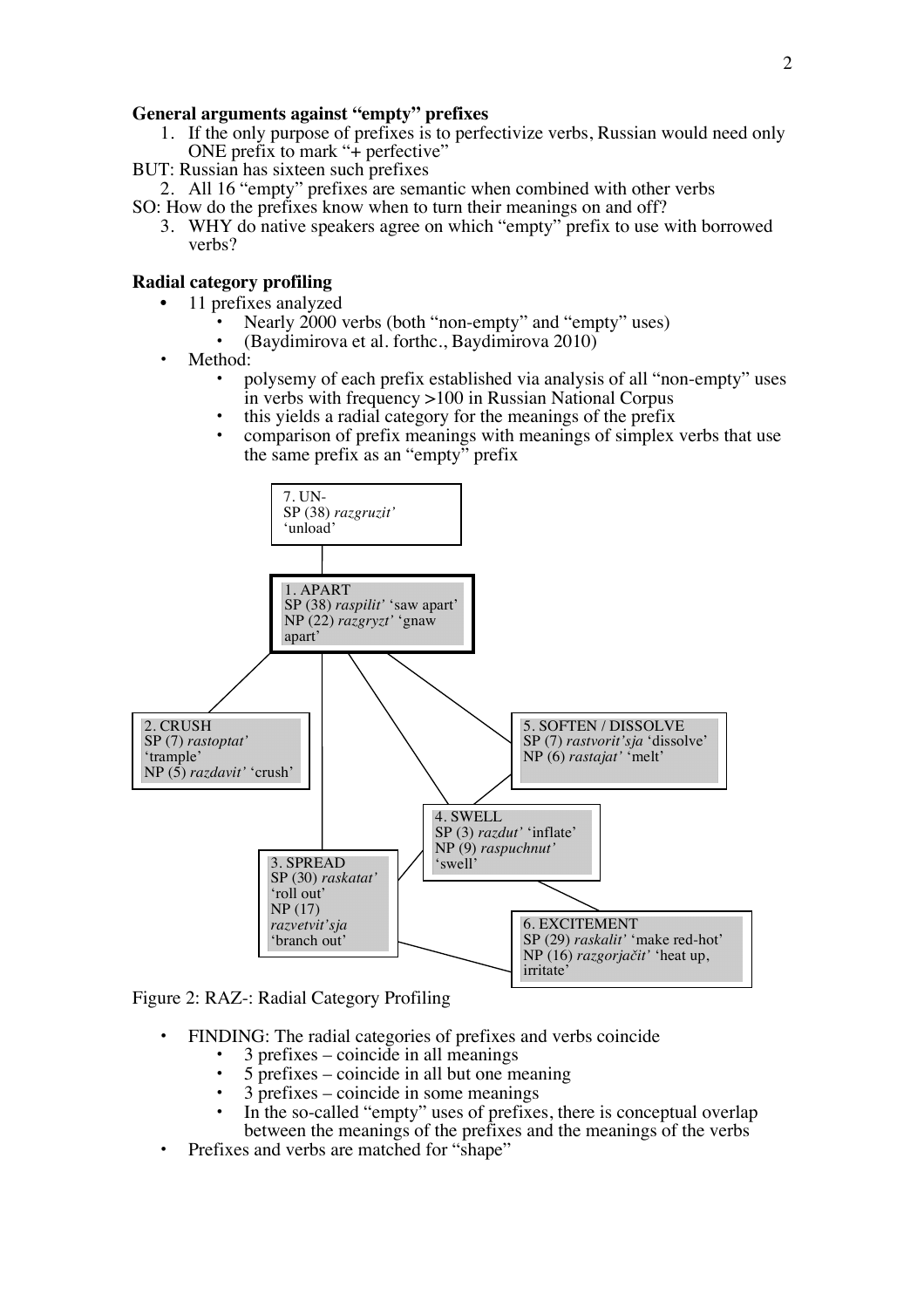### **Semantic profiling**

- 5 of the "biggest" prefixes analyzed (*po-, s-*, *za-*, *na-*, *pro-*)
- 382 verbs (ONLY "empty" uses, limited to verbs that use only one prefix and received only one tag)
- Semantic tags assigned independently in the Russian National Corpus: • IMPACT, CHANGEST, BEHAV, SOUND & SPEECH
- Statistically significant effect: chi-square =  $248$ , df =  $12$ , p =  $2.2e-16$



- Each prefix has a unique semantic profile
	- Further analysis makes it possible to discover the "shape" of each prefix:
		- *po-*: quantization along a scale
		- *s-*: semelfactive, 'together', and 'down'
		- *za*-: covering and putting into a fixed state
		- *na-*: accumulation
		- *pro-*: 'through' a quantum

### **Radial category profiling and semantic profiling show that the prefixes sort the verbal lexicon into categories, based on the "shape" of the action that is referred to**

## **Why the prefixes are a verb categorization system**

- The behavior of Russian prefixes is entirely parallel with verb superclassification systems as described by McGregor (2002)
- Russian prefixes are also parallel with numeral classifier systems for noun categorization described by Aikhenvald (2000)

#### **Conclusion**

- Russian has 16 prefixes that serve as a verb superclassifying system
	- prefixes are obligatory to mark quantified aspect (perfective)
	- prefixes classify the verbal lexicon (few exceptions)
	- prefixes classify verbs according to their "shape"
- This has probably been overlooked because
	- More attention has been paid to noun categorization than to verb categorization
	- Verb categorization has been previously recognized primarily in languages that have noun categorization (Chinese, Australian languages)